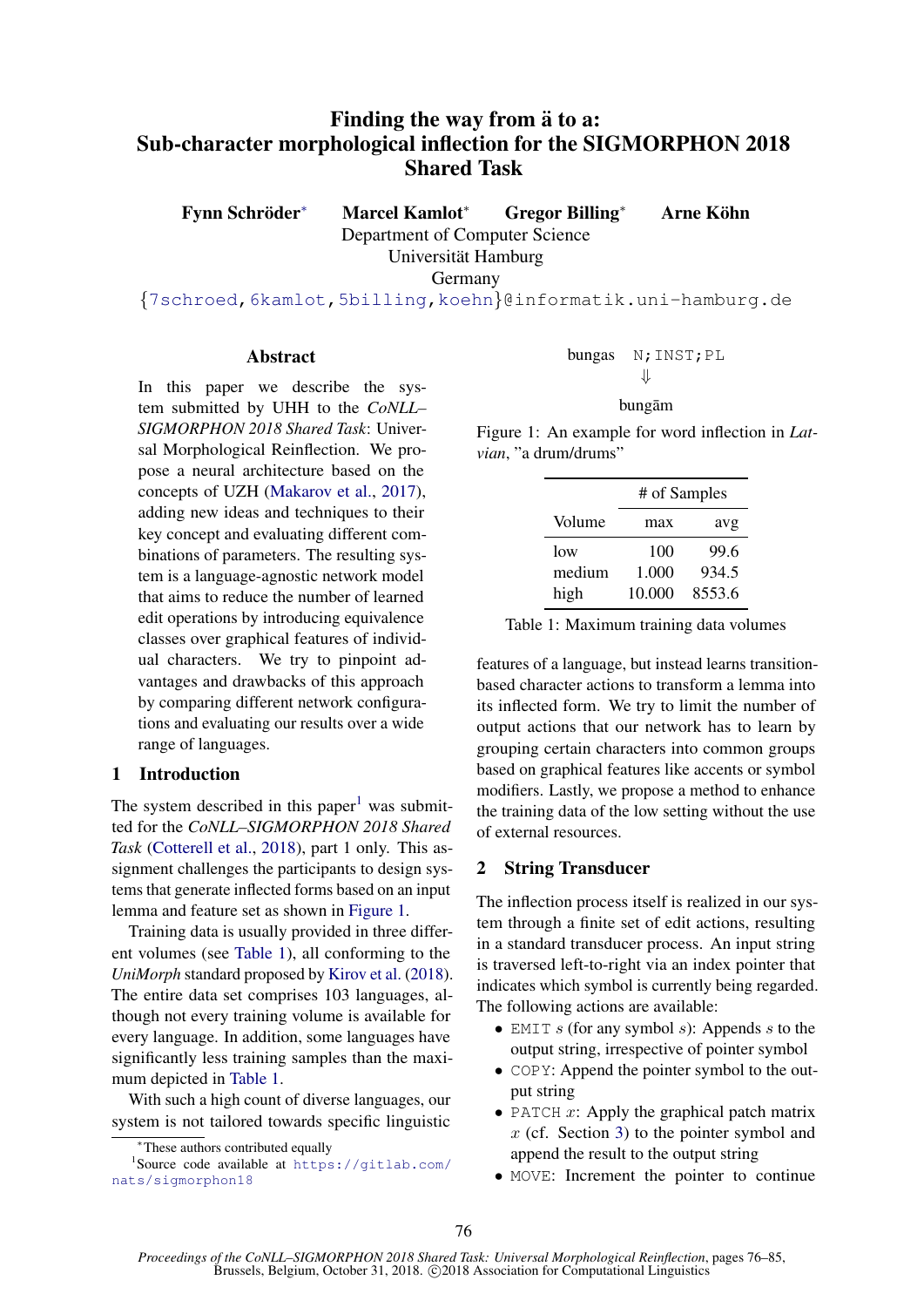traversing the input word

• EOW (end of word): Stop traversing the string and consider the current output string as the final inflection result

# 2.1 Alignment

We chose to implement our own mechanism to align input lemma and output strings, to accommodate for our patch concept.

The aligner itself is based on plain Levenshtein metrics (Levenshtein, 1966), with the additional constraint that two symbols  $a, b$  are considered equal (cost 0) if there is a patch that transforms  $a$  into  $b$ . We then pick the alignment with the lowest cost according to this customized Levenshtein metric to encourage our system to learn COPY and PATCH actions as much as possible.

# 2.2 Oracle Algorithm

The actions needed to transform an input lemma  $w$  into the inflected target form  $t$  are generated through a deterministic algorithm that acts as static oracle gold standard. This algorithm works with an aligned pair  $(w', t')$  as input, where the original w and  $t$  are filled with arbitrary characters not appearing in the original strings. The exact procedure can be seen in algorithm 1 with #-symbols being used as gap fill characters.

Algorithm 1 Deriving oracle actions gold standard from aligned input strings

```
for all (c_w, c_t) in alignment do
  if c_w = \# then
     actions.append(\text{EMIT } c_t)else if c_t = # then
     actions.append(MOVE)
  else if c_w = c_t then
     actions.append(COPY)
     actions.append(MOVE)
  else if patchtable.contains(c_w, c_t) then
     actions.append(PATCH c_w to c_t)
     actions.append(MOVE)
  else if c_w \neq c_t then
     actions.append(\text{EMIT } c_t)actions.append(MOVE)
  end if
end for
actions.append(EOW)
return actions
```

| Lemma           | Inflection     | Features        |
|-----------------|----------------|-----------------|
| <b>Baumhaus</b> | Baumhäuser     | $N;$ ACC; PL    |
| Kanarienvogel   | Kanarienvögeln | $N$ ; DAT; PL   |
| Milchkuh        | Milchkühen     | $N:$ DAT $:$ PL |

Table 2: *German* noun declension examples: tree house, Canary bird, (milk-)cow

| Lemma             | Inflection          | Features                     |
|-------------------|---------------------|------------------------------|
| chacer<br>évincer | chaçons<br>évinçant | V:POS;IMP;1;PL<br>V.PTCP:PRS |
| concevoir         | concusse            | V;SBJV;PST;1;SG              |

Table 3: *French* verb conjugation examples: to hunt, to cut up, to conceive (of)

# 3 Patches

An essential part of our system concept is to introduce so-called *patches* that act as string transducer actions. A *patch* in this context is a shortcut operation between two graphically similar characters (see Figure 2), like the acute accent that transforms the letter  $\alpha$  into the letter  $\acute{\alpha}$ . It acts as a partial function  $p(x)$ , so that the same patch can be applied to the letter  $\in$  to yield  $p(\in) = \in$  — however it does not produce a valid result character when applied to the letter b for example.



Figure 2: Example patch generated from  $\circ$  to  $\circ$  (on the right)

# 3.1 Idea and Motivation

The basic idea for these patches comes from the tendency of some languages to slightly modify the root of the word during inflection. This can either be due to phonological requirements (Kendris, 2001) or historical linguistic influences (Wiese, 2009; Wunderlich, 1999). Two examples for inflection in *German* (note the added *Umlaut* symbols for the inflected forms) and *French* (with added *cedilla* marks) can be seen in Table 2 and 3, respectively. The underlying intention is to capture this modification to the word stem while retaining the idea that it still is based on the same letter or group of letters. A plain transducer would identify n and ˜n as different symbols, and consequently generate EMIT actions the same way it would for  $f$  and  $g$ .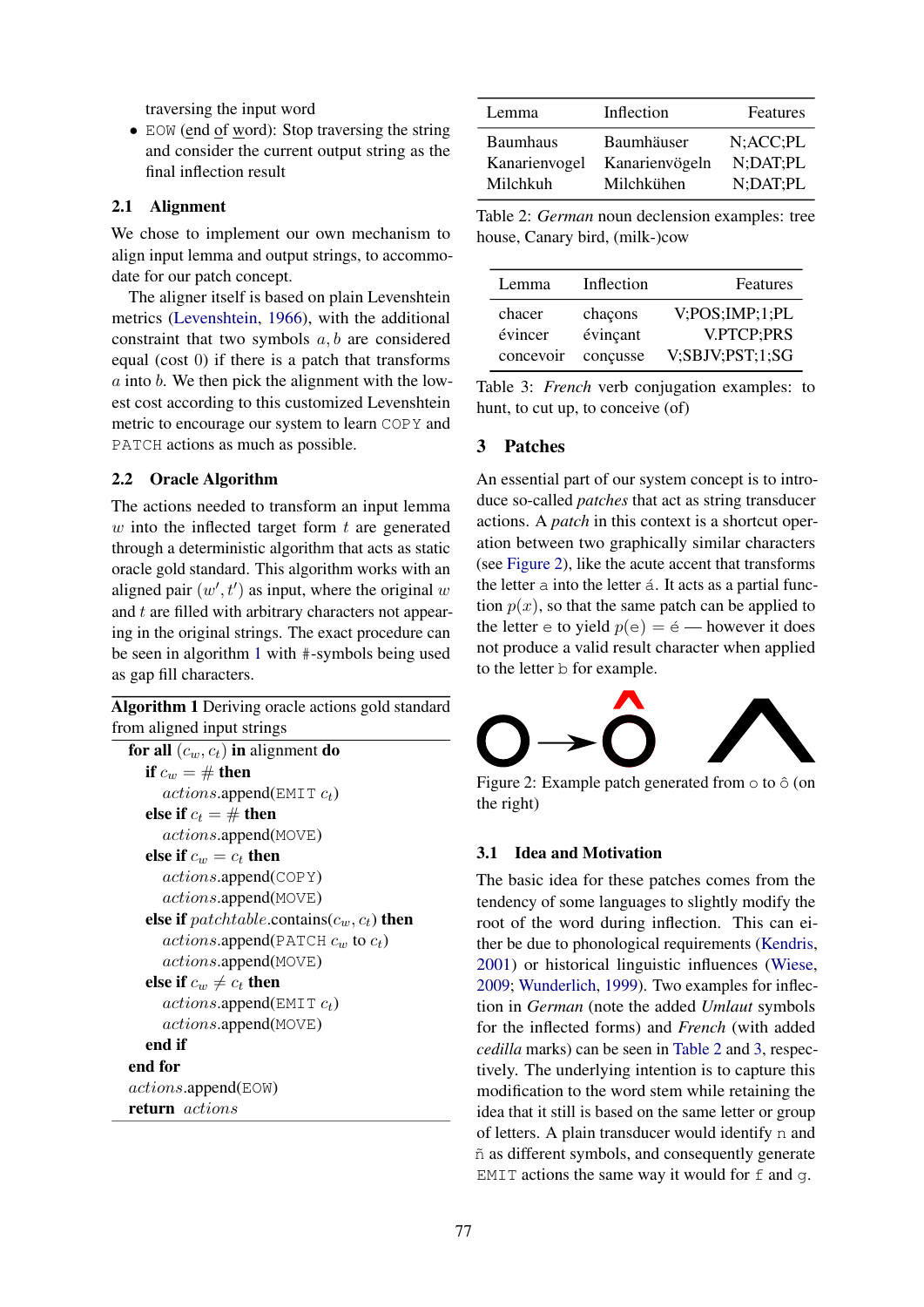Another motivation was the previous work performed on machine translation systems by Liu et al. (2017). They achieved promising results by exploring visual features on the sub-character level for machine translation, and their ideas and implementations proved useful as a starting ground for the concept presented in this section.

# 3.2 Generation

To calculate meaningful patches, we render all unique and distinct symbols contained in a given training set into binary 2D pixel matrices that contain information whether a pixel is set/black or not. The resulting matrices are then compared with an element-wise XOR operation that yields all pixels different between the two images. We furthermore only consider patch matrices that are based on the same ASCII character and that don't surpass a certain heuristic threshold of set pixels. Through these checks, patches from i.e. x to m get discarded because although possible, it does not produce any advantage to use them in the transducing component. The resulting effect would be the exact same as a straight-forward EMIT action.

The only non-intuitive heuristic involves the letter i, which contains a dot on top of a vertical bar that "disappears" when applying typical patches like accents. To counter this effect, we introduced a hard-coded set of replacement rules where the letter i is effectively replaced by the Turkish dotless  $\perp$  in graphical representations, in order to fool the system into correctly applying modifications. A similar principle might apply to other symbols in languages unknown to the authors, so the proposed architecture is capable of extending to more symbol exceptions if desired.

# 3.3 NFD Unicode Decomposition

The Unicode standard proposes normalization forms<sup>2</sup> that are capable of converting between composite symbols and their integral parts. In particular, the *NFD* normalization achieves an effect very similar to our patch concept.

However, when designing the system we consciously decided against the use of such a feature, mostly because we were not aware of the complex NFD standard and coding a similar system by hand was not a viable alternative at all.

 $2$ <sub>see</sub> http://www.unicode.org/reports/ tr15/

### 3.4 Font Choice and Rendering

The font choice for our system has to focus on two main aspects:

- 1. It has to always render all characters in the exact same position
- 2. It should have high Unicode coverage to be able to render as many foreign alphabets' symbols as possible

Regarding point 1, we only considered mono-space fonts and examined 14 of them. Most of them were appropriate, only two of them still had issues with pixel-perfect alignment of the target symbols on several occasions. Regarding Point 2, we did not find a single font that covered all alphabets in use for this Shared Task, so we had to take some drawbacks and accept rendering of "unknown symbol" placeholders for some languages.

The symbol rendering is handled through the *pygame*<sup>3</sup> library. More sophisticated alternatives perform anti-aliasing that nullifies the desired effect of pixel-based comparison. An anti-aliased letter a looks slightly different than the same letter  $\ddot{a}$  with German *Umlaut* added on top, and the resulting patch would contain this noise and therefore be different from the one between e.g.  $\circ$  and  $\ddot{\circ}$ .

# 3.5 Equivalence Classes

After rendering, all resulting patch matrices are grouped by pixel similarity, resulting in a finite number of equivalence classes that can later be used as actions for the transducer. These actions are symmetrical, so that irrespective of lemma and inflection order we define  $p(p(c)) = c$ .

Once the patches are grouped, the original pixel representation is discarded so that our data can be arranged as a simple lookup table where patches are represented by numerical indices – as can be seen in Table 4.

We deal with unseen characters during prediction by populating the lookup table over a big portion of the entire Unicode plane, and then filtering the result based on a given input alphabet: We keep all rows of any patch  $p$  in the pre-populated table if at least one example of  $p$  was observed in the input alphabet. Although this computation is quite costly, we can still keep runtime demands at a minimum because the whole overview only has to be computed once. Individual languages can then be filtered out "on demand" while holding a complete

 $3$ see https://www.pygame.org/docs/ref/ font.html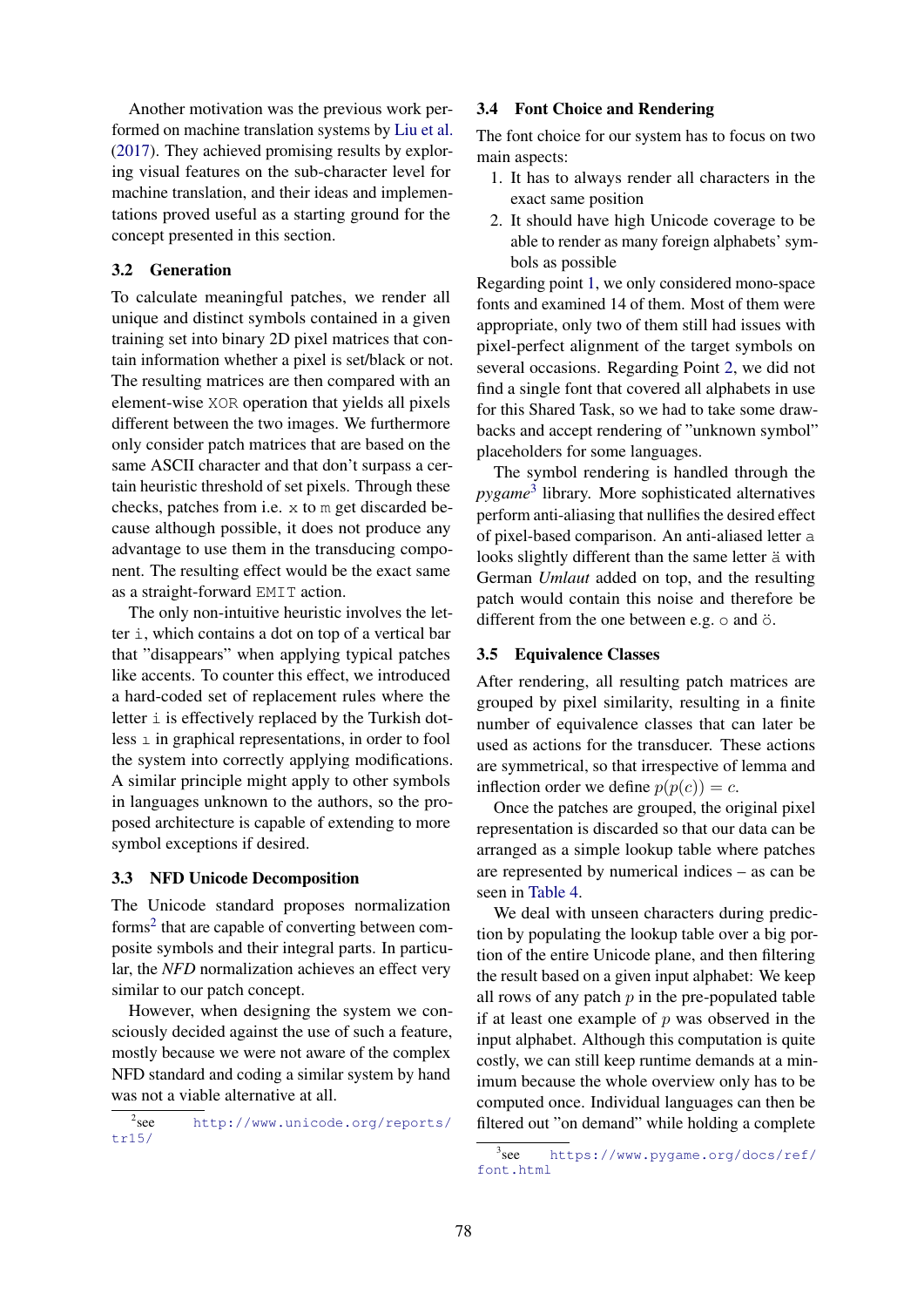| Symbol Patch Result |    |   |
|---------------------|----|---|
| e                   | 3  | è |
| a                   | 3  | à |
|                     |    |   |
| $\Omega$            | 17 |   |

Table 4: Symbol patch lookup table

copy of the Unicode-based lookup table in memory.

# 4 Enhancing Training Data

To improve our training on low data quantities, our system can enhance training data by generating artificial samples based only on the existing data. By detecting patterns in words with the same features and generating more data with the same patterns, we assumed that this would aid the network in detecting and applying patterns, such as common prefix and suffix changes.

Similar approaches were taken by submissions for previous CoNLL–SIGMORPHON Shared Tasks. The winning submission (Kann and Schütze, 2016) of the 2016 Shared Task employed data enhancement for the low resource setting. The team of the 2017 submission from Bergmanis et al. (2017) used two variants of a sequence autoencoder, with one using lemmas and target forms as inputs and the other using randomly generated strings. The additional training data proved to increase the average performance on development sets. Kann and Schütze  $(2017)$  used several augmentation methods, including a rule based system. Silfverberg et al. (2017) employ a data augmentation system splitting a word in three parts - inflectional prefix, word stem and inflectional suffix and then generating new words using existing preand suffixes. Further works using data augmentation are provided by Zhou and Neubig (2017) and Nicolai et al. (2017).

### 4.1 Basic Enhancement Process

To generate artificial training samples for a data set, our system sorts the input data into groups of inflections that share the same features. Within each group, it aligns and compares each pair of lemma and inflected form with every other pair, only retaining the common characters at the aligned positions. The different characters are replaced semi-randomly using a language model based on n-grams with one gap each. Finally, these gaps are filled with letters from the dataset based on their

| n-gram | Letter | Frequency | р      |
|--------|--------|-----------|--------|
| ?ad    | r      | 433       | 0.4446 |
|        | p      | 182       | 0.1869 |
|        | t      | 107       | 0.1099 |
|        |        |           |        |
| ?ade   | r      | 265       | 0.5311 |
|        | p      | 91        | 0.1824 |
|        | n      | 46        | 0.0922 |
|        |        |           |        |

Table 5: Excerpt from the language model for *swedish* (low volume)

frequency (an example is discussed in Section 4.2), using the same letters for both the artificial lemma and inflected form. If there are still any gaps left, more characters are selected based on n-grams from the language model.

The system produces a specified number of words per alignment match. While creating the system we found that more than five enhanced words per match is not beneficial to the end result, with one word generated per match being the best option for most languages. We have also tried adding a constraint regarding the minimum number of occurrences of a pattern necessary to produce artificial words, but found no improvement overall by specifying this minimum support during development.

#### 4.2 Language Model Example

In Table 6, after inserting iomm, one more gap (symbolized by #) is left to fill. To find an appropriate letter, the current word is compared to the language model's n-grams, starting with  $n = 5$ and reducing  $n$  while shifting the beam from left to right until an n-gram with the corresponding gap is found in the language model. In this case, the longest n-gram found is the 4-gram ?ade that can also be seen in Table 5. Through using each letter's probability (the frequency of the n-gram in the dataset where the letter replaced the ?-symbol) the letter to replace the ? gets chosen; in this example it is p.

Theoretically, this system improves with bigger data sets as there are potentially more patterns to be discovered. Unfortunately this also means that for low quantities of data, where enhancement would be most beneficial, the quality of the enhanced data is lower than for higher quantities of data, where it is not as needed.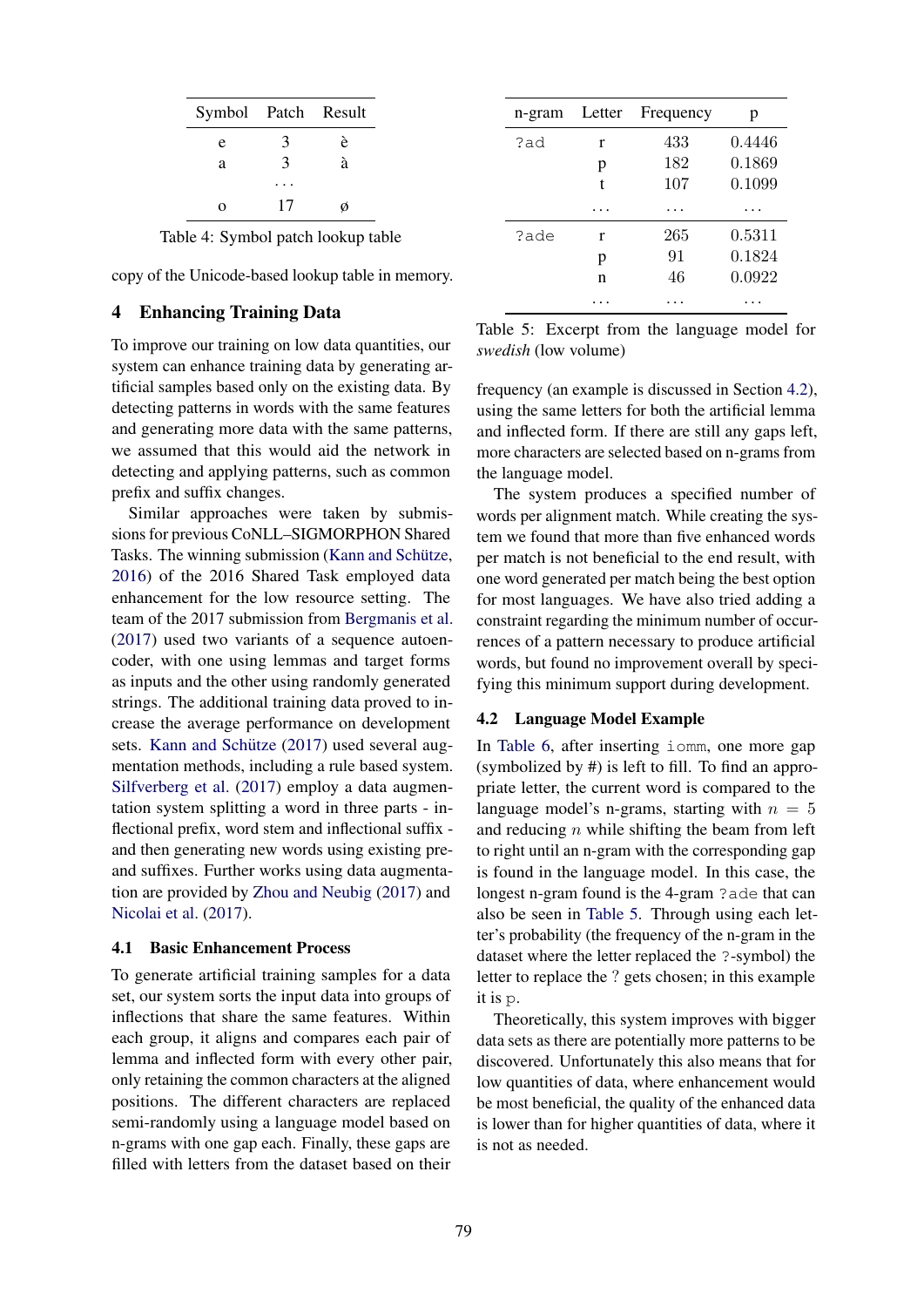| skapad            | skappade                |
|-------------------|-------------------------|
| #fixad            | ##fixade                |
| $\#$ $\#$ $\#$ ad | $\#$ $\#$ $\#$ $\#$ ade |
| ⇊                 | JL                      |
| iommad            | iomm#ade                |
| JL                | JL                      |
| iommad            | iommpade                |

Table 6: An example for creating artifical data for *skapad* – *skapade* (ADJ;DEF), "created"

# 5 System Architecture

The system proposed in this work is an encoderdecoder recurrent neural network combined with hard attention and the string-based transducer shown in Section 2. The architecture is displayed in Figure 3. After processing the inputs through both encoder and decoder the resulting action sequence is applied on the lemma string by the transducer to produce the inflected word.

# 5.1 Baseline

The baseline system that was distributed along with the details for this Shared Task by the organizers is based on pattern matching in strings. It is heavily inspired by the methods proposed in the research of Liu and Mao (2016).

For any given pair of aligned input lemma and output form, the baseline extracts prefix and suffix rules throughout the entire string, and then greedily applies them on a new input lemma that is to be inflected. The replacement rules are derived incrementally, so that if multiple rules would match a new sample, the longest one gets applied to produce the most accurate results possible.

Further details about the baseline system can be found in the proceedings of last year's Shared Task (Cotterell et al., 2017), as the architecture is virtually identical.

#### 5.2 Neural Network Model

We use the same neural network architecture across all 103 languages and training set sizes (low, medium, high). The neural network acts as an oracle for the string transducer shown in Section 2. Its inputs are the lemma of a word and the features of the inflected target form. The outputs correspond to the defined transducer actions (COPY, PATCH  $p$ , MOVE, EMIT  $s$  and EOW).

We use an encoder-decoder architecture (Cho et al., 2014; Sutskever et al., 2014) to transform



Figure 3: System architecture

a sequence of characters into a sequence of transducer actions. The decoder uses hard monotonic attention which has been found beneficial for the task of morphological inflection (Aharoni and Goldberg, 2016; Aharoni et al., 2016) and allows our system to meaningfully perform COPY and PATCH operations.

Both encoder and decoder contain a single gated recurrent unit (GRU) introduced by Cho et al. (2014) and character embeddings to obtain a dense numerical representation from each input symbol. The encoder is using a bi-directional GRU whose outputs are summed up from both directions. Since the encoder is uni-directional we only use the forward path of the hidden encoder state to start the decoder. The decoder concatenates the character embedding, attention context and feature tensor as a combined input to the GRU. The decoder GRU output is fed into a linear transform followed by a log softmax layer to obtain the log-likelihoods for each transducer action.

Biases and weights for the GRUs and linear layers are initialized randomly from a uniform distribution  $\mathcal{U}(-\sqrt{1/s}, \sqrt{1/s})$  where s is the size of the hidden layer (GRU) or number of input features (linear layer). The embedding weights are initial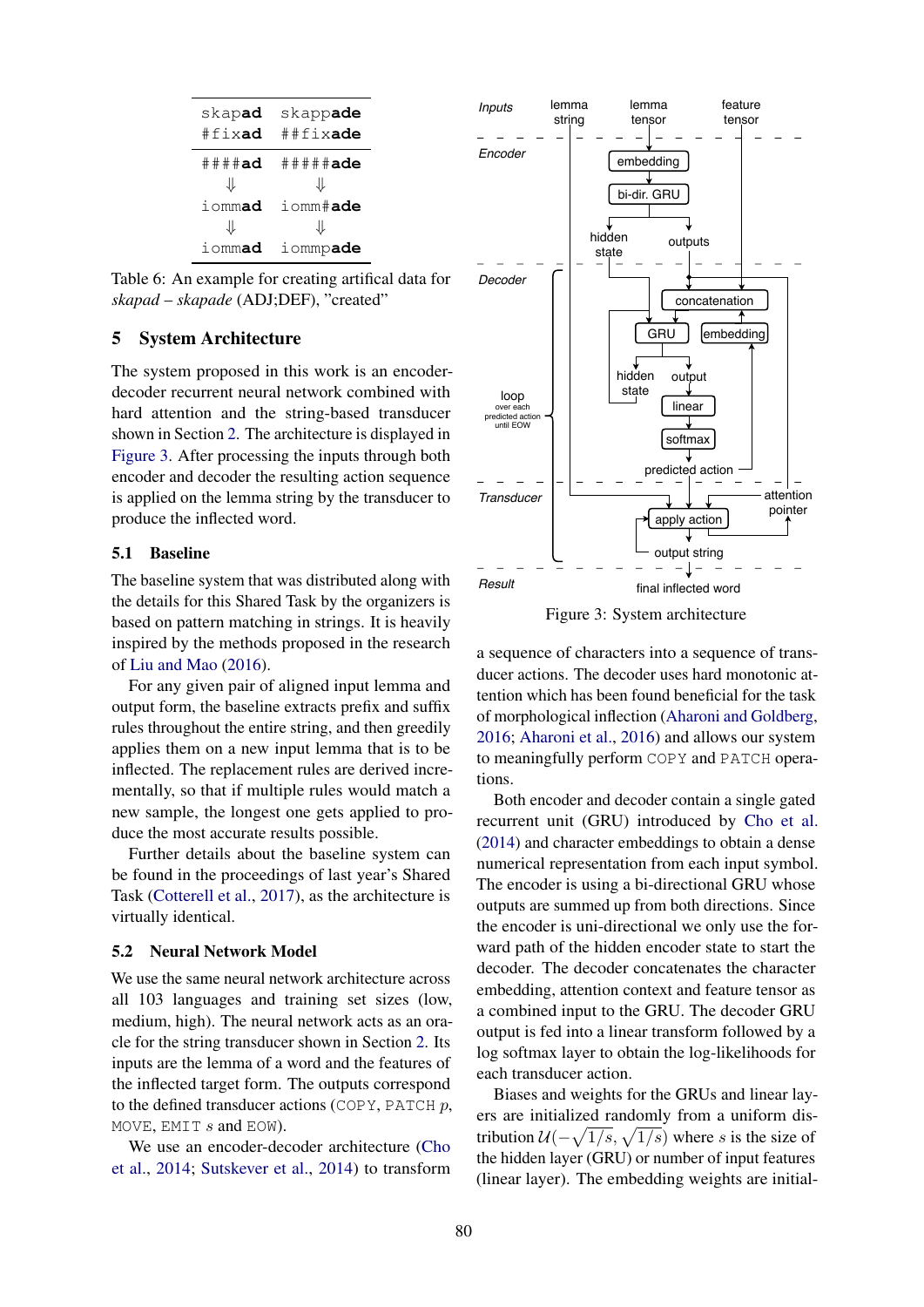ized randomly from a normal distribution  $\mathcal{N}(0, 1)$ .

The input lemma is processed at once by the encoder, generating output representations for every input character and hidden state representations for the whole input sequence. By using an external loop the decoder produces one transducer action per step. In each step the previous hidden state and output action, inflection features, as well as the attended encoder output is put into the decoder. Which encoder output is being attended is controlled by the index pointer of the transducer. If the network outputs a MOVE action, the index pointer is increased so that the decoder will see the next encoder output in the following loop iteration. Actions moving the index pointer beyond the input lemma are discarded.

To improve the prediction performance we implemented a beam-search decoding process. This results in multiple paths out of which the path with the highest probability is selected to produce the final inflected word. An additional transducer state object stores the decoder hidden state, predicted action and its log-likelihood plus the resulting output string for each step and path in the beam.

#### 5.3 Training

As the network outputs a sequence of transducer actions, the training targets are not the inflected words but an action sequence which produces the correct inflected form when applied on the lemma. This action sequence is generated by looping over the aligned lemma and inflection word in lockstep. For each character combination the corresponding actions are appended to the new output sequence. The detailed algorithm is described in Section 2.2.

Training updates are performed via backpropagation with the Adam optimizer (Kingma and Ba, 2014) using the following parameters: Learning rate  $\alpha = 0.005$ , momentum decays  $\beta_1 = 0.9$ ,  $\beta_2 = 0.999$ , numerical stabilizer  $\epsilon = 10^{-8}$  and a weight decay (L2 penalty) of 0.001.

The beam-decoding allows a global normalization of the model according to Andor et al. (2016). Unfortunately, training the model with global normalization in beam-search failed to converge. Andor et al. (2016) used pre-training with local normalization to overcome this difficulty, but since we could not find a robust way to switch local to global normalization during training for all 103 languages, we used local normalization only. Once the correct path falls out of the beam, the log-likelihoods of the correct path build the basis of our custom loss function.

The loss function shown in eq. (1) is based on the locally normalized path probability presented in eq. (4) of Andor et al. (2016). It calculates the negated sum over the log-likelihood l of the correct action in each step of the path. Dividing by the natural logarithm of the sequence length s results in a consistent loss magnitude, thus helping the training process to converge more easily. We assume this is the case because we sum up the error across all steps, also punishing the correct predictions if the system was not 100% confident. The resulting  $\cos L$  is used to perform the training update back through the entire network.

$$
L = -\frac{\sum_{i}^{s} l_i}{\ln\left(1+s\right)}\tag{1}
$$

Although local normalization restored convergence of learning, we could not find a significant advantage in using multiple beams during training. One explanation why our model did not benefit from beam-search might be that it requires many training updates. Punishing the correct steps in the decoding process leads to many updates while with beam-search updates may be too infrequent.

Our final training and evaluation is done with a beam-size of 1. However, the architecture is prepared to utilize both beam-search and global normalization in the future. Training with a single beam and evaluating with multiple beams to find better predictions is also supported. Due to the complex implementation of beam search and combined batching the system works on single training samples by using a batch size of 1.

### 5.4 Comparison to previous architectures

Although our approach follows the "Align and Copy" idea of Makarov et al. (2017) the architectures differ. Makarov et al. proposed two different models: Hard attention model with copy mechanism (HACM) and hard attention model over edit actions (HAEM). Both contain an encoder-decoder with LSTMs. HACM uses a mixture of character generation and copying probability distribution to implement the copy mechanism.

Our architecture is more similar to HAEM. The latter uses additional LSTMs storing representations of the predicted inflected form, action history and deleted lemma characters. The decoder feeds a concatenation of the feature vector, currently attended encoder output and extra representations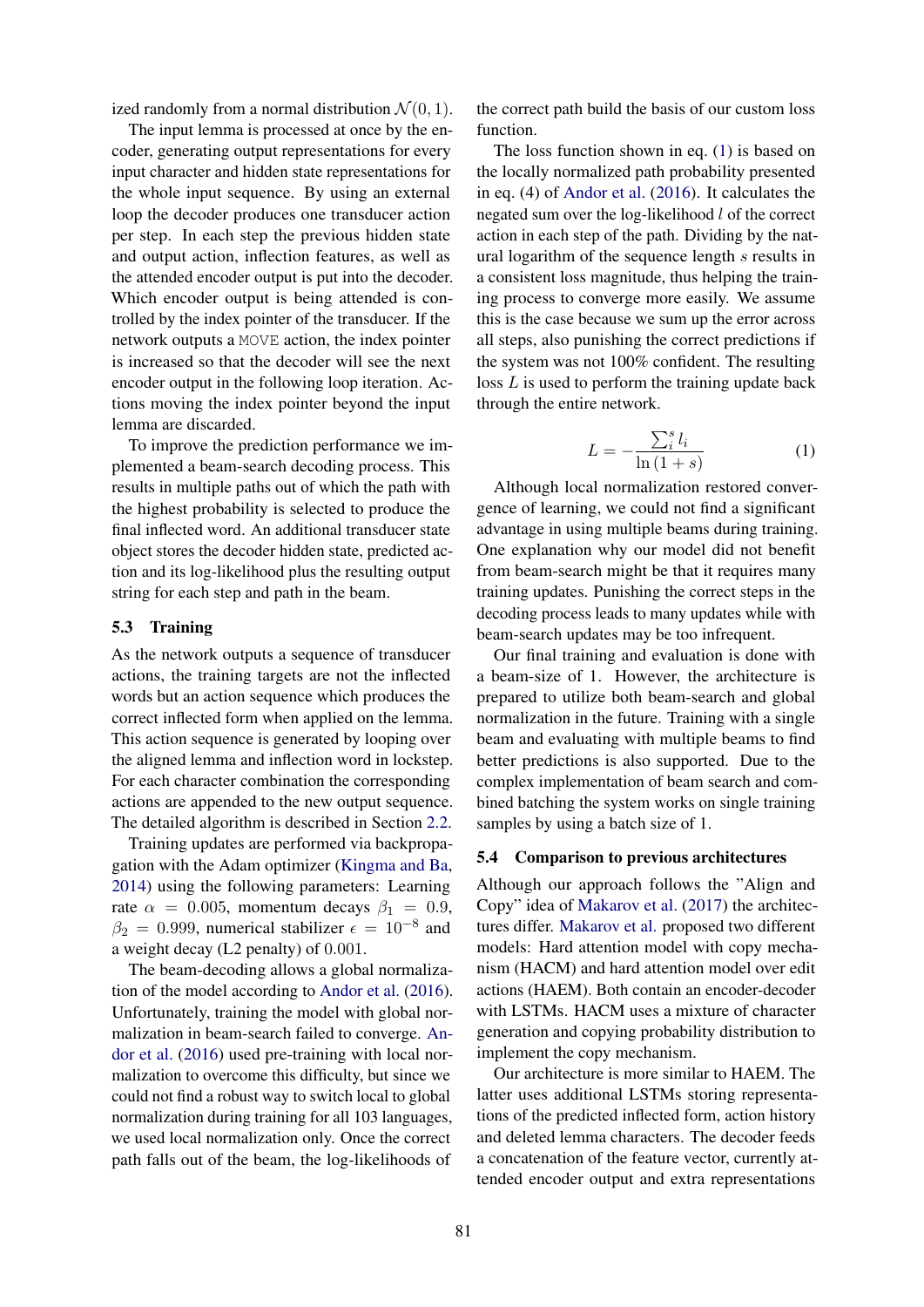through a rectified linear unit followed by a softmax to produce outputs like COPY, WRITE and DELETE.

# 6 Tuning and Evaluation

While we used the same architecture for all languages and training set sizes, we performed individual hyperparameter optimization for each languagesize-pair. The parameters tested are the hidden size of encoder/decoder (32, 64, 128), size of the character embeddings (8, 16), whether to use patches or not and what amount of additional training data to hallucinate with the enhancer  $(1 \times, 5 \times)$ .

During the development we noticed that the results are strongly influenced by the random initialization of the network weights. We therefore tested every parameter combination with five different random seeds to mitigate this issue. Our final evaluation on the test set used the best parameters we found during the hyperparameter search on the development set for each language-size-pair.

Furthermore, we observed our model sometimes fails to output EOW and instead either tries to copy non-existent lemma characters or endlessly EMITs the same character. The string transducer includes fixes for these issues when the pointer has moved beyond the input lemma. In this case COPY and PATCH do not modify the output sequence at all and EMIT actions cannot append the previously written character again. However, this results in a few missing characters at the end of inflected forms in some corner cases.

# 7 Results and Discussion

Compared to the other *CoNLL–SIGMORPHON 2018 Shared Task*submissions, our system proved to be in the mid-range (top 59%-67%). By average accuracy, it improved the most over other submissions for the medium volume datasets. While the average accuracy increased from 40.3% on the low set by 33.7 points to 74.0% on the medium set, it improved by only 3.5 more points from the medium set to 77.5% on the high set.

An overview over the results on the medium data set is shown in Table 7. It shows that this system is working exceptionally well on some languages compared to the baseline, such as *Swahili* or *Murrinhpatha*. Likewise, this system performs remarkably worse on some languages, such as *Haida* and *Neapolitan*.

|                                       | Language         | Ours  | BL   |
|---------------------------------------|------------------|-------|------|
| <b>Top languages</b>                  | Uzbek            | 100.0 | 96.0 |
|                                       | Mapudungun       | 100.0 | 82.0 |
|                                       | Classical-Syriac | 97.0  | 99.0 |
| Worst languages                       | Old-Irish        | 6.0   | 16.0 |
|                                       | Haida            | 16.1  | 61.0 |
|                                       | Latin            | 21.4  | 37.6 |
| $max(Ours - BL)$                      | Swahili          | 95    | 0.0  |
|                                       | Murrinhpatha     | 88.0  | 0.0  |
|                                       | Zulu             | 81.8  | 0.1  |
| $max(BL - Ours)$                      | Neapolitan       | 49.0  | 94.0 |
|                                       | Haida            | 16.0  | 61.0 |
|                                       | Latin            | 21.4  | 37.6 |
| .<br>1. CC<br>$\sim$<br>$\sim$ $\sim$ |                  |       |      |

Above baseline:  $73$  avg. diff.:  $20.2$ <br>Below baseline:  $29$  avg. diff.:  $-7.7$ Below baseline: 29

Table 7: Results for our system compared to the baseline. Languages with the best and worst accuracies and languages that were the furthest above and below the baseline, trained on the medium set and evaluated on the test set.

# 7.1 Patches

Our system is generally able to deduce a meaningful set of patches (that is, a lookup table with more than one trivial entry) for about one third of all languages. While the precise numbers differ per training volume, the overall performance is justified given the font choice discussed in Section 3.4. We could possibly achieve a higher coverage by combining different fonts for different languages, but for us the manual tuning process did not outweigh the work efforts this selection would have required.

We can still observe that out of 42 languages with patches, our hyperparameter tuning algorithm opted to use patches in 17 cases on the low environment. While  $\frac{17}{42} = 40,4\%$  clearly signifies little to no global improvement, the same fraction rises to  $\frac{29}{42} = 69\%$  when evaluating on the medium environment.

In other words, the usefulness of patches rises (among languages that use patches at all) when training our system on larger quantities of data. However at the same time, the selection of which languages actually use patches to achieve maximum accuracy partially differs. Only slightly more than half of the 17 positively patching languages in the low environment also apply patches on medium, so it is imperative to consider the actual linguistical structures behind the data in order to maximise the benefit of this method.

Lastly, one could combine the NFD system explored in Section 3.3 with the already implemented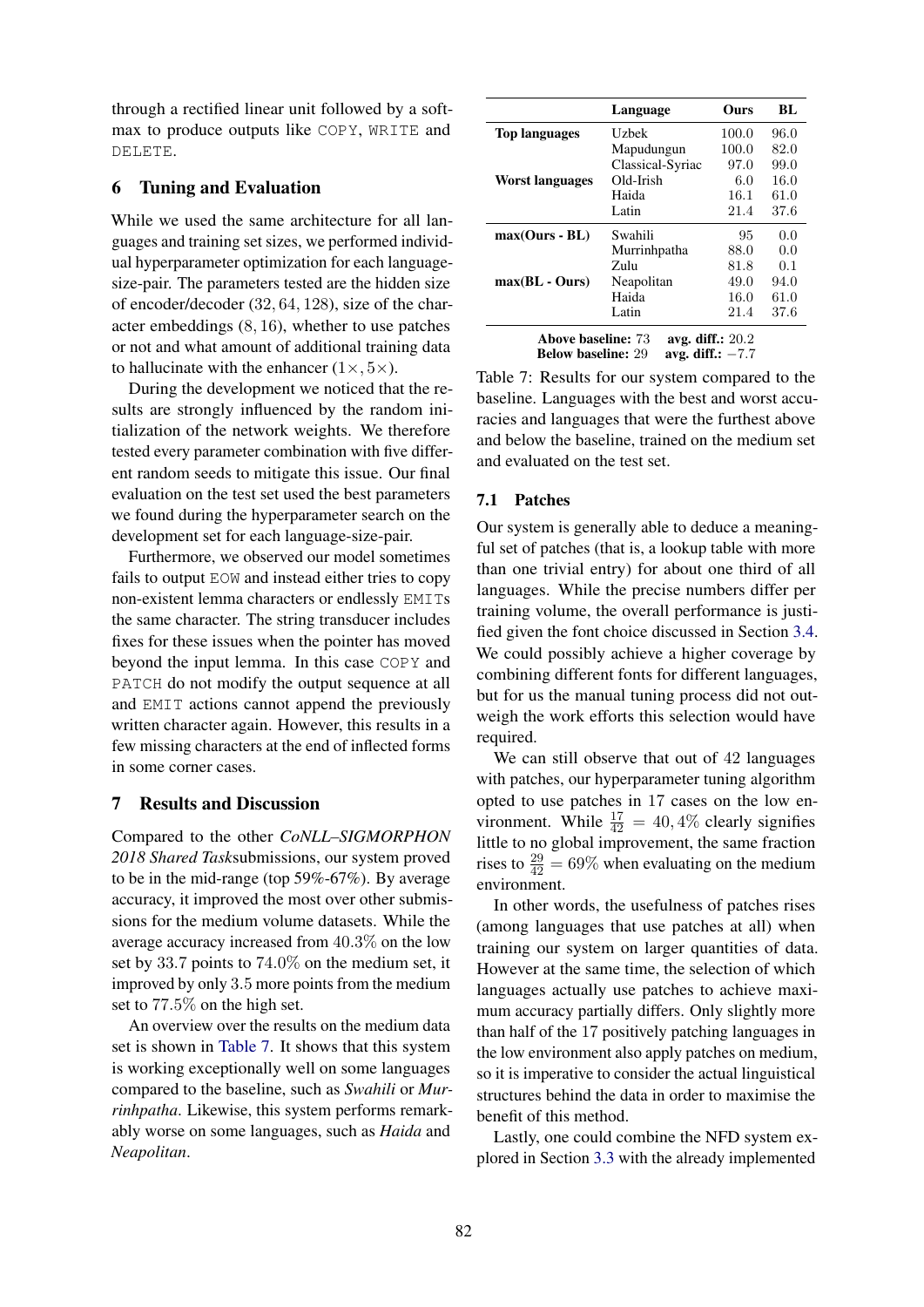font rendering to achieve hybrid patch generation in an effort to maximise its effectiveness. This idea was not pursued further by us and is left open as future work.

# 7.2 Data Enhancer

On low volume, the accuracy on the development set increased for 42 of the enhanced data sets (best of enhancement by 1 / by 5) when compared to the accuracy on the regular data set. For 53 sets they decreased, no matter the enhancement proportion. The probability of these being random observances is 0.3049 (Zar, 1998). However, by testing the accuracy of the enhanced and the regular training data for each language on the development set, we can select which languages will be enhanced and which will not. This is part of the hyperparameter search from Section 6. On the low development set, the enhancer is leading to a total improvement of 1.245% in accuracy and a negligible 0.044 characters in Levenshtein distance, with improvements for single languages of up to 10.8% (*french*). The average improvement is 3.6667%.

# 7.3 Network Hiccups

Our system's accuracy is poor on *Haida* and *Neapolitan* compared to other submissions and the baseline. The reason is that for both languages the post-processing used to combat a missing EOW is often triggered erroneously. The example below shows our system missing the last character in the output because the transducer discards the second identical action to EMIT an a in this case.

- $ñ$ íiyä  $\rightarrow$   $ñ$ íiyä'wa (prediction)
- $\bullet$  ñíiyä  $\rightarrow$  ñíiyä' wa**a** (target)

As the inflected words are almost correct, the Levenshtein distance is much lower than the accuracy might indicate. For *Haida* the Levenshtein distance is even significantly lower than the baseline results. In hindsight, it would have been better to replace non-ending predictions with the lemma instead of trying to clean the output as the negative side-effects most likely outweigh any benefits. In the future, a better approach would be to improve the training process by using a dynamic oracle for the target sequence and correctly implementing global normalization with beam-search decoding. These changes are likely to eliminate the need for any post-processing.

Another weakness of our system is the inability to transform a prefix into a suffix or vice versa as shown in the following *German* language example:



Figure 4: Histogram showing the effect of beam size 16 compared to size 1 on the test set (trained on low)

 $\bullet$  abstellen  $\rightarrow$  stellt (prediction)  $\bullet$  abstellen  $\rightarrow$  stellt ab (target)

This behavior is expected as our neural network works with hard monotonic attention. It would need to store the information within the hiddenstate over the whole sequence as it cannot attend the encoder outputs from the beginning again. A cure for this symptom would be to use a model with soft attention – which in turn cannot meaningfully use COPY or PATCH operations on the input lemma.

# 7.4 Beam-Decoding

While we did not use beam-decoding for the official results, we experimented with the evaluation performance after the submission. Figure 4 shows the number of languages for which beam-decoding with 16 beams makes a difference in comparison to greedy decoding. For half of the languages there are either no or only negligible differences in accuracy. About one third shows a small positive effect. Some languages show a larger accuracy increase while only few languages show a small accuracy decrease. A binomial test shows that the probability of the increase being random is as low as  $2.4 \times 10^{-10}$ . Beam-decoding therefore clearly leads to an increase in accuracy which matches the intuition of beam-decoding producing better or equal results compared to greedy decoding.

# Acknowledgements

We would like to thank the two anonymous reviewers for their help, including making us aware of the Unicode NFD standard. We also appreciate the work of the organisers to realise the exciting Shared Task.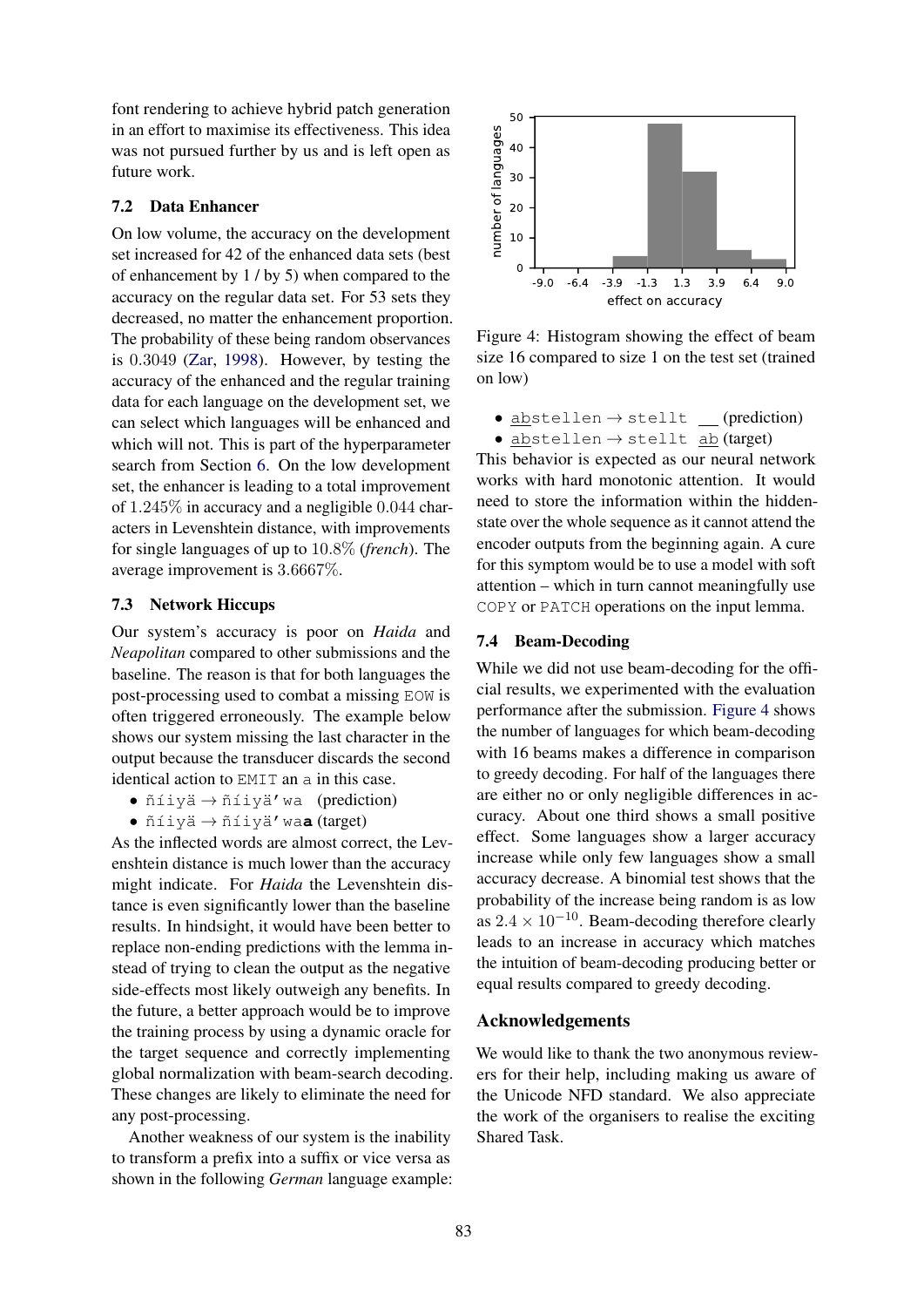### References

- Roee Aharoni and Yoav Goldberg. 2016. Sequence to sequence transduction with hard monotonic attention. *CoRR* abs/1611.01487. http://arxiv.org/abs/1611.01487.
- Roee Aharoni, Yoav Goldberg, and Yonatan Belinkov. 2016. Improving sequence to sequence learning for morphological inflection generation: The biu-mit systems for the sigmorphon 2016 shared task for morphological reinflection. In *Proceedings of the 14th SIGMORPHON Workshop on Computational Research in Phonetics, Phonology, and Morphology*. Association for Computational Linguistics, pages 41–48. https://doi.org/10.18653/v1/W16-2007.
- Daniel Andor, Chris Alberti, David Weiss, Aliaksei Severyn, Alessandro Presta, Kuzman Ganchev, Slav Petrov, and Michael Collins. 2016. Globally normalized transition-based neural networks. *CoRR* abs/1603.06042. http://arxiv.org/abs/1603.06042.
- Toms Bergmanis, Katharina Kann, Hinrich Schütze, and Sharon Goldwater. 2017. Training data augmentation for low-resource morphological inflection. In *The CoNLL-SIGMORPHON 2017 Shared Task*. https://doi.org/10.18653/v1/K17-2002.
- Kyunghyun Cho, Bart van Merrienboer, Çaglar Gülçehre, Fethi Bougares, Holger Schwenk, and Yoshua Bengio. 2014. Learning phrase representations using RNN encoder-decoder for statistical machine translation. *CoRR* abs/1406.1078. http://arxiv.org/abs/1406.1078.
- Ryan Cotterell, Christo Kirov, John Sylak-Glassman, Géraldine Walther, Ekaterina Vylomova, Arya D. McCarthy, Katharina Kann, Sebastian Mielke, Garrett Nicolai, Miikka Silfverberg, David Yarowsky, Jason Eisner, and Mans Hulden. 2018. The CoNLL– SIGMORPHON 2018 shared task: Universal morphological reinflection. In *Proceedings of the CoNLL–SIGMORPHON 2018 Shared Task: Universal Morphological Reinflection*. Association for Computational Linguistics, Brussels, Belgium.
- Ryan Cotterell, Christo Kirov, John Sylak-Glassman, Géraldine Walther, Ekaterina Vylomova, Patrick Xia, Manaal Faruqui, Sandra Kübler, David Yarowsky, Jason Eisner, and Mans Hulden. 2017. Conll-sigmorphon 2017 shared task: Universal morphological reinflection in 52 languages. *CoRR* abs/1706.09031. http://arxiv.org/abs/1706.09031.
- Katharina Kann and Hinrich Schütze. 2016. Med: The lmu system for the sigmorphon 2016 shared task on morphological reinflection. In *Proceedings of the 14th SIGMORPHON Workshop on Computational Research in Phonetics, Phonology, and Morphology*. Association for Computational Linguistics, Berlin, Germany, pages 62–70. http://anthology.aclweb.org/W16-2010.
- Katharina Kann and Hinrich Schütze. 2017. The lmu system for the conll-sigmorphon 2017

shared task on universal morphological reinflection. In *Proceedings of the CoNLL SIGMORPHON 2017 Shared Task: Universal Morphological Reinflection*. Association for Computational Linguistics, Vancouver, pages 40–48. http://www.aclweb.org/anthology/K17-2003.

- Christopher Kendris. 2001. *French Grammar*. Barron's Educational Series.
- Diederik P. Kingma and Jimmy Ba. 2014. Adam: A method for stochastic optimization. *CoRR* abs/1412.6980. http://arxiv.org/abs/1412.6980.
- Christo Kirov, Ryan Cotterell, John Sylak-Glassman, Géraldine Walther, Ekaterina Vylomova, Patrick Xia, Manaal Faruqui, Sebastian Mielke, Arya D. McCarthy, Sandra Kübler, David Yarowsky, Jason Eisner, and Mans Hulden. 2018. UniMorph 2.0: Universal Morphology. In Nicoletta Calzolari (Conference chair), Khalid Choukri, Christopher Cieri, Thierry Declerck, Sara Goggi, Koiti Hasida, Hitoshi Isahara, Bente Maegaard, Joseph Mariani, Hélène Mazo, Asuncion Moreno, Jan Odijk, Stelios Piperidis, and Takenobu Tokunaga, editors, *Proceedings of the Eleventh International Conference on Language Resources and Evaluation (LREC 2018)*. European Language Resources Association (ELRA), Miyazaki, Japan.
- Vladimir I Levenshtein. 1966. Binary codes capable of correcting deletions, insertions, and reversals. In *Soviet physics doklady*. volume 10, pages 707–710.
- Frederick Liu, Han Lu, Chieh Lo, and Graham Neubig. 2017. Learning character-level compositionality with visual features. *CoRR* abs/1704.04859. http://arxiv.org/abs/1704.04859.
- Ling Liu and Lingshuang Jack Mao. 2016. Morphological reinflection with conditional random fields and unsupervised features. In *Proceedings of the 14th SIGMORPHON Workshop on Computational Research in Phonetics, Phonology, and Morphology*. Association for Computational Linguistics, pages 36–40. https://doi.org/10.18653/v1/W16-2006.
- Peter Makarov, Tatiana Ruzsics, and Simon Clematide. 2017. Align and copy: UZH at SIGMORPHON 2017 shared task for morphological reinflection. *CoRR* abs/1707.01355. http://arxiv.org/abs/1707.01355.
- Garrett Nicolai, Bradley Hauer, Mohammad Motallebi, Saeed Najafi, and Grzegorz Kondrak. 2017. If you can't beat them, join them: the university of alberta system description. In *Proceedings of the CoNLL SIGMORPHON 2017 Shared Task: Universal Morphological Reinflection*. Association for Computational Linguistics, Vancouver, pages 79–84. http://www.aclweb.org/anthology/K17-2008.
- Miikka Silfverberg, Adam Wiemerslage, Ling Liu, and Lingshuang Jack Mao. 2017. Data augmentation for morphological reinflection. In *Proceedings of*